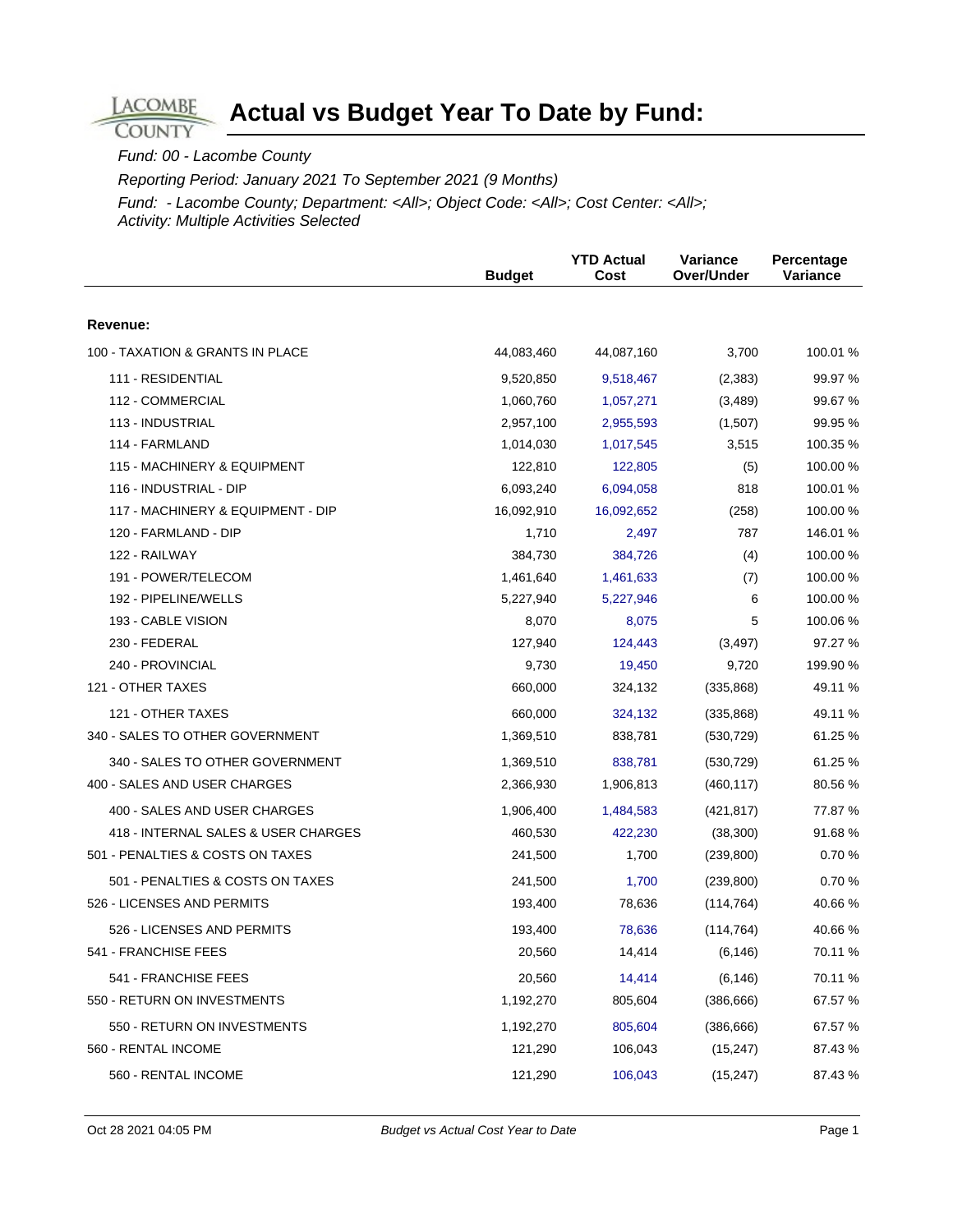#### Fund: 00 - Lacombe County

**LACOMBE COUNTY** 

Reporting Period: January 2021 To September 2021 (9 Months)

|                                       | <b>Budget</b> | <b>YTD Actual</b><br>Cost | Variance<br>Over/Under | Percentage<br>Variance |
|---------------------------------------|---------------|---------------------------|------------------------|------------------------|
| 590 - OTHER INCOME                    | 6,600         | 52,913                    | 46,313                 | 801.71%                |
| 590 - OTHER INCOME                    | 6,600         | 52,913                    | 46,313                 | 801.71 %               |
| 800 - GOVERNMENT TRANSFERS            | 9,377,450     | 7,336,721                 | (2,040,729)            | 78.24 %                |
| 830 - FEDERAL GOVERNMENT TRANSFERS    | 718,000       | $\mathbf 0$               | (718,000)              | 0.00%                  |
| 840 - PROVINCIAL GOVERNMENT TRANSFERS | 8,526,430     | 7,262,161                 | (1,264,269)            | 85.17 %                |
| 850 - LOCAL GOVERNMENT TRANSFERS      | 133,020       | 74,560                    | (58, 460)              | 56.05 %                |
| 900 - TRANSFER FROM RESERVES          | 7,600,660     | 1,388,100                 | (6,212,560)            | 18.26 %                |
| 900 - TRANSFER FROM RESERVES          | 7,600,660     | 1,388,100                 | (6,212,560)            | 18.26 %                |
| 990 - DEVELOPER AGREEMENTS AND LEVIES | 1,492,500     | 12,441                    | (1,480,059)            | 0.83%                  |
| 990 - DEVELOPER AGREEMENTS & LEVIES   | 1,492,500     | 12,441                    | (1,480,059)            | 0.83%                  |
| 991 - FINES                           | 50,500        | 27,060                    | (23, 440)              | 53.58 %                |
| 991 - FINES                           | 50,500        | 27,060                    | (23, 440)              | 53.58 %                |
| 992 - TAX UNDER/OVERLEVY              | 102,140       | 0                         | (102, 140)             | 0.00 %                 |
| 992 - TAX UNDER/OVERLEVY              | 102,140       | $\mathbf 0$               | (102, 140)             | 0.00%                  |
| <b>Total Revenue</b>                  | 68,878,770    | 56,980,520                | (11, 898, 250)         | 82.73%                 |
|                                       |               |                           |                        |                        |
| <b>Expense:</b>                       |               |                           |                        |                        |
| 100 - SALARIES, WAGES and BENEFITS    | 12,826,800    | 10,345,516                | (2,481,284)            | 80.66 %                |
| 110 - SALARIES & WAGES                | 11,309,610    | 8,217,371                 | (3,092,239)            | 72.66%                 |
| 118 - FIRE SERVICE COMPENSATION       | 157,120       | 135,431                   | (21, 689)              | 86.20%                 |
| 130 - EMPLOYEE BENEFITS               | 2,009,890     | 1,484,323                 | (525,567)              | 73.85 %                |
| 131 - HEALTH SPENDING                 | 78,500        | 55,041                    | (23, 459)              | 70.12 %                |
| 132 - EMPLOYEE BENEFIT CONTRIBUTION   | 101,450       | 48,509                    | (52, 941)              | 47.82 %                |
| 136 - WORKERS COMPENSATION            | 107,540       | 51,504                    | (56,036)               | 47.89%                 |
| 140 - PROFESSIONAL DEVELOPMENT        | 170,080       | 48,249                    | (121, 831)             | 28.37 %                |
| 141 - CONVENTION REGISTRATION         | 23,520        | 3,461                     | (20, 059)              | 14.71 %                |
| 150 - MEMBER FEES                     | 61,480        | 2,558                     | (58, 922)              | 4.16%                  |
| 151 - PER DIEMS                       | 499,260       | 299,068                   | (200, 192)             | 59.90 %                |
| 162 - CAPITAL RECOVERY -LABOUR        | (1,691,650)   | 0                         | 1,691,650              | $0.00 \%$              |
| 200 - CONTRACTED & GENERAL SERVICES   | 3,512,910     | 2,396,523                 | (1, 116, 387)          | 68.22 %                |
| 210 - GENERAL SERVICES                | 762,400       | 620,338                   | (142,062)              | 81.37 %                |
| 211 - TRAVEL & SUBSISTENCE            | 229,380       | 77,428                    | (151, 952)             | 33.76 %                |
| 250 - CONTRACT SERVICES               | 2,179,060     | 1,419,028                 | (760, 032)             | 65.12 %                |
| 270 - LICENSES, PERMITS, INSURANCE    | 342,070       | 279,730                   | (62, 340)              | 81.78%                 |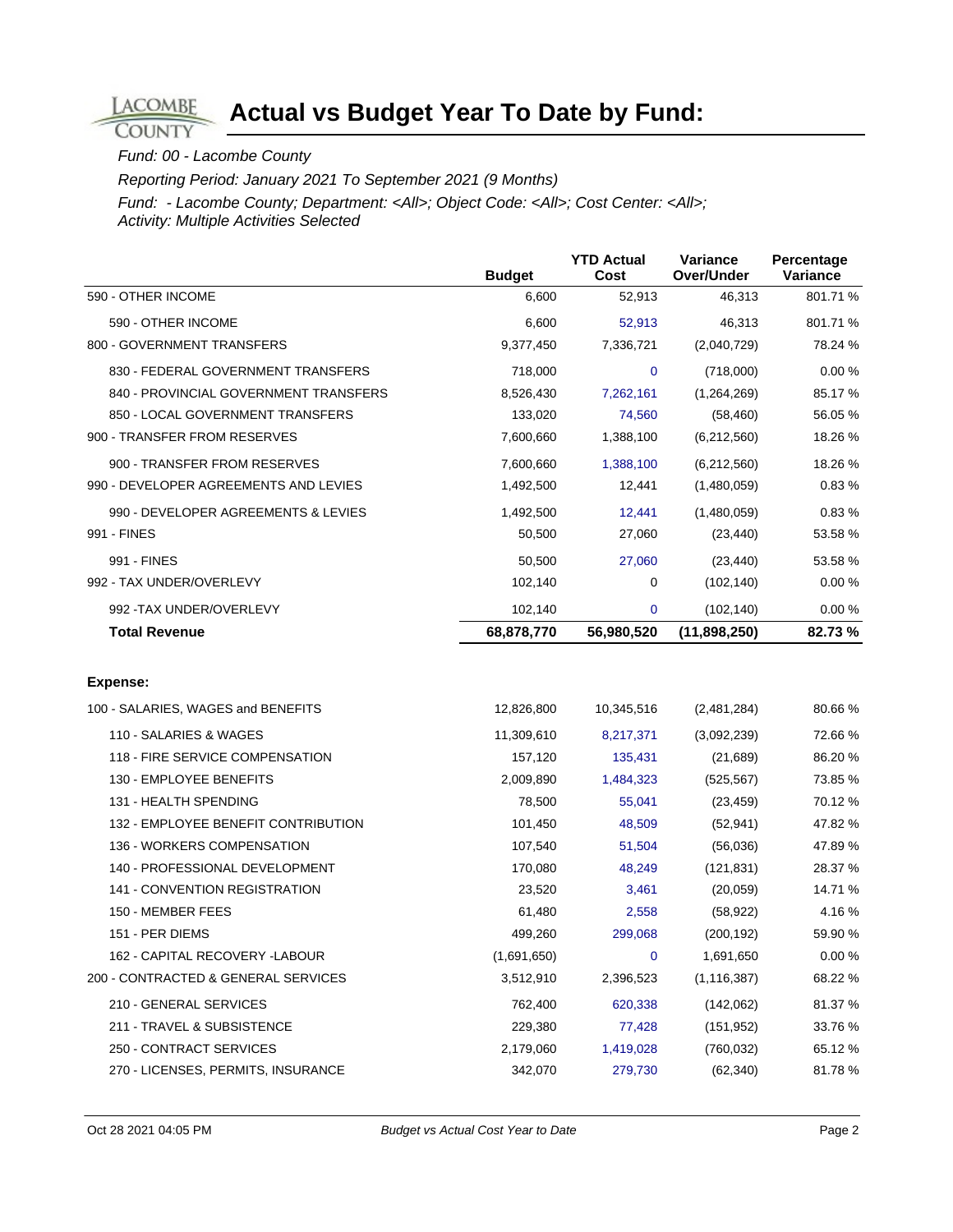#### Fund: 00 - Lacombe County

**LACOMBE COUNTY** 

Reporting Period: January 2021 To September 2021 (9 Months)

|                                                | <b>Budget</b> | <b>YTD Actual</b><br>Cost | Variance<br>Over/Under | Percentage<br>Variance |
|------------------------------------------------|---------------|---------------------------|------------------------|------------------------|
| 341 - PURCHASES FROM OTHER GOVERNMENT          | 259,000       | 167,219                   | (91, 781)              | 64.56 %                |
| 341 - PURCHASES FROM OTHER GOVERNMENT          | 259,000       | 167,219                   | (91, 781)              | 64.56 %                |
| 500 - MATERIALS, GOODS, SUPPLIES and UTILITIES | 5,887,660     | 3,049,803                 | (2,837,857)            | 51.80 %                |
| 510 - SUPPLIES                                 | 323,600       | 195,925                   | (127, 675)             | 60.55 %                |
| 512 - CLOTHING                                 | 29,500        | 6,481                     | (23,019)               | 21.97 %                |
| 519 - PUBLIC RELATIONS SUPPLIES                | 50,510        | 28,169                    | (22, 341)              | 55.77 %                |
| 520 - EQUIPMENT & FURNITURE                    | 302,920       | 157,913                   | (145,007)              | 52.13 %                |
| 521 - FUEL & LUBE                              | 1,605,040     | 1,068,209                 | (536, 831)             | 66.55 %                |
| <b>522 - TIRES</b>                             | 119,280       | 44,148                    | (75, 132)              | 37.01 %                |
| 523 - PARTS, BATTERIES, STEEL                  | 346,210       | 274,340                   | (71, 870)              | 79.24 %                |
| 524 - SMALL TOOLS                              | 46,330        | 21,721                    | (24, 609)              | 46.88%                 |
| 529 - BRIDGE MATERIAL                          | 299,000       | 365,493                   | 66,493                 | 122.24 %               |
| 530 - CONSTRUCTION & MTNCE SUPPLIES            | 755,500       | 514,989                   | (240, 511)             | 68.17 %                |
| 531 - CHEMICALS                                | 90,000        | 60,915                    | (29,085)               | 67.68%                 |
| 534 - GRAVEL                                   | 1,271,260     | $\mathbf 0$               | (1,271,260)            | 0.00%                  |
| 536 - FENCE MATERIAL                           | 16,500        | 2,843                     | (13, 657)              | 17.23 %                |
| 537 - CULVERTS                                 | 20,000        | 5,683                     | (14, 317)              | 28.41 %                |
| 538 - BLADES                                   | 158,700       | 78,787                    | (79, 913)              | 49.65 %                |
| 539 - SIGNS                                    | 52,000        | 36,871                    | (15, 129)              | 70.91 %                |
| 540 - UTILITIES                                | 301,310       | 183,350                   | (117,960)              | 60.85%                 |
| 542 - GULL LAKE STABILIZATION                  | 100,000       | 3,966                     | (96, 034)              | 3.97 %                 |
| 750 - TRANSFER TO OTHER GOVERNMENT             | 6,413,890     | 4,203,742                 | (2,210,148)            | 65.54 %                |
| 750 - TRANSFER TO OTHER GOVERNMENT             | 6,413,890     | 4,203,742                 | (2,210,148)            | 65.54 %                |
| 760 - FINANCE TRANSACTIONS                     | 41,764,720    | 15,964,558                | (25,800,162)           | 38.22 %                |
| 762 - TRANSFER TO CAPITAL                      | 12,972,200    | $\mathbf 0$               | (12, 972, 200)         | 0.00%                  |
| 763 - PROVISION FOR ALLOWANCES                 | 2,000         | $\mathbf 0$               | (2,000)                | 0.00 %                 |
| 764 - TRANSFER TO RESERVES                     | 16,329,670    | 9,541,831                 | (6,787,839)            | 58.43 %                |
| 767 - DESIGNATED INDUSTRIAL PROPERTIES         | 326,170       | $\mathbf 0$               | (326, 170)             | 0.00%                  |
| 768 - SCHOOL FOUNDATION                        | 11,726,100    | 5,976,972                 | (5,749,128)            | 50.97 %                |
| 769 - SENIORS FOUNDATION                       | 408,580       | 407,925                   | (655)                  | 99.84 %                |
| 820 - LOSS ON SALE OF ASSETS                   | 0             | 37,830                    | 37,830                 | 0.00%                  |
| 765 - WRITE OFF UNCOLLECTIBLES                 | 0             | 0                         | 0                      | 0.00%                  |
| 765 - WRITE OFF UNCOLLECTIBLES                 | 0             | 0                         | 0                      | 0.00%                  |
| 770 - TRANSFERS TO INDIVIDUALS & ORGANIZATIONS | 867,850       | 650,025                   | (217, 825)             | 74.90 %                |
| 770 - PAYMENT TO ORGANIZATIONS                 | 867,850       | 650,025                   | (217, 825)             | 74.90 %                |